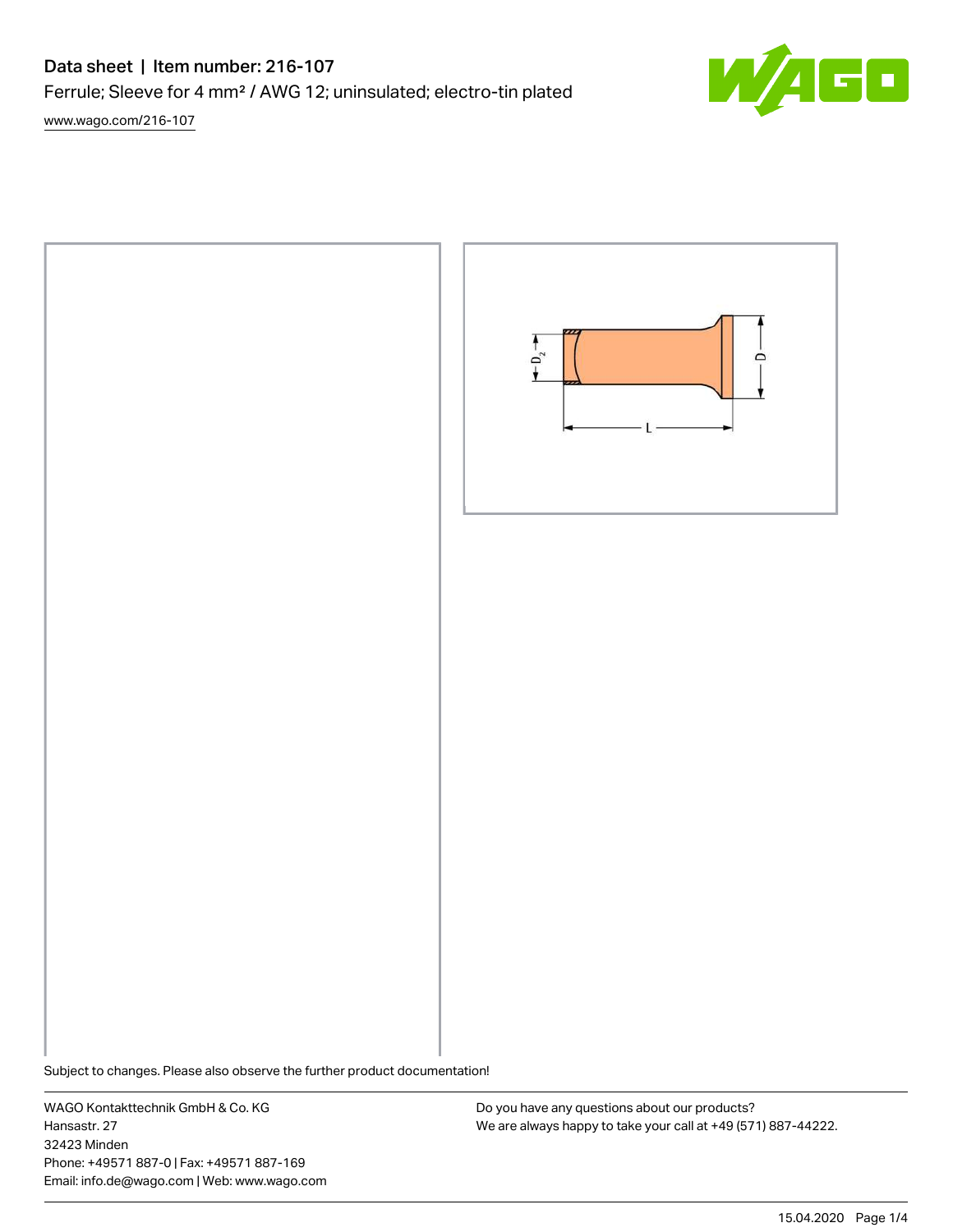



Subject to changes. Please also observe the further product documentation!

WAGO Kontakttechnik GmbH & Co. KG Hansastr. 27 32423 Minden Phone: +49571 887-0 | Fax: +49571 887-169 Email: info.de@wago.com | Web: www.wago.com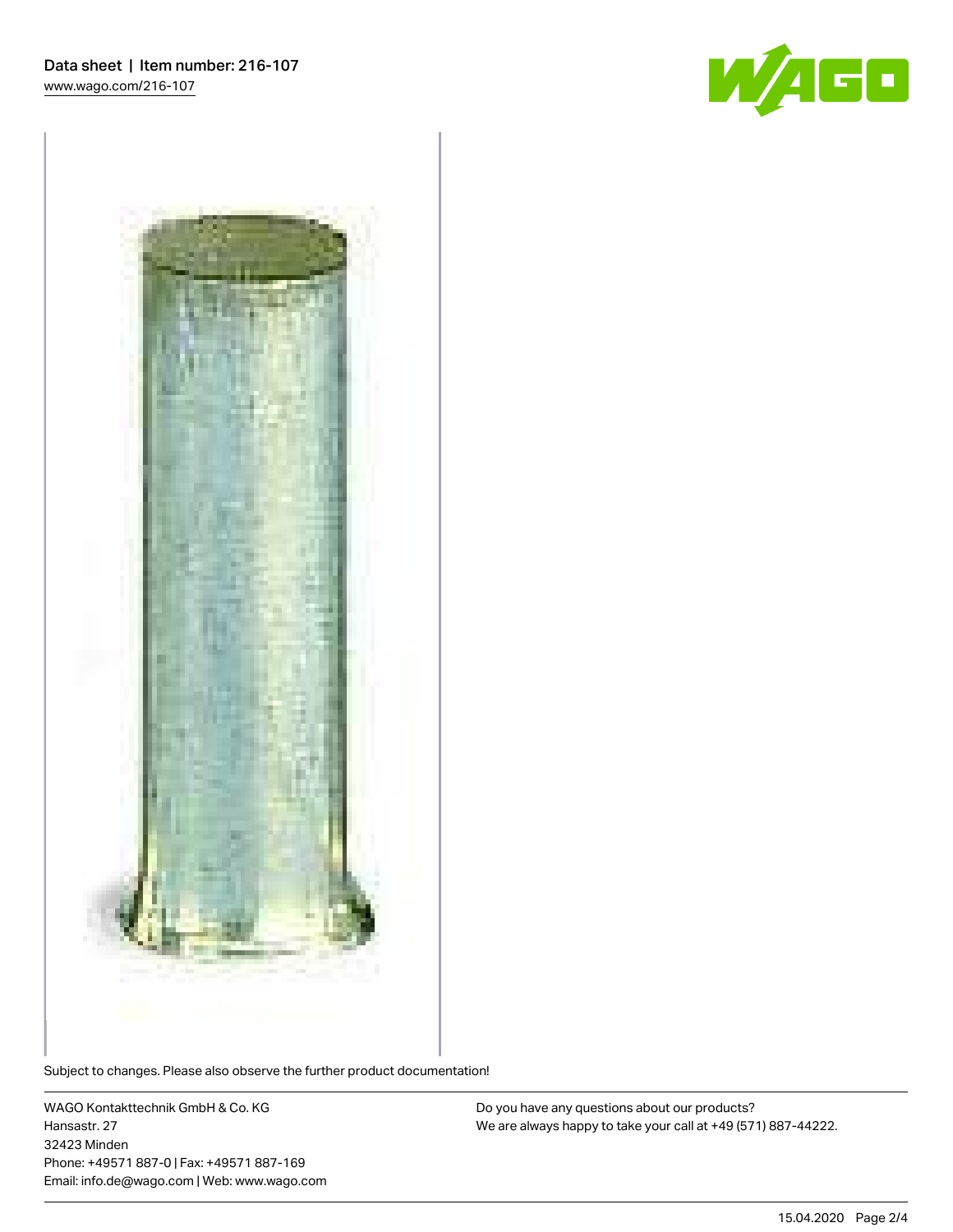

| RoHS $\checkmark$<br>Compliant | <b>BOMcheck</b> /net |
|--------------------------------|----------------------|
|--------------------------------|----------------------|

# Data Technical Data

| Main product function | Ferrule             |
|-----------------------|---------------------|
| Querschnitt Hülse AWG | 12 AWG              |
| Hülse für             | $4 \,\mathrm{mm}^2$ |
|                       |                     |

#### Connection data

| Strip length<br>. . | mm<br>39 inch<br>י ש.<br>ບ.ວອ |  |
|---------------------|-------------------------------|--|
|                     |                               |  |

#### Geometrical Data

| Length     | $10 \,\mathrm{mm}$  |
|------------|---------------------|
| Diameter   | 4 mm                |
| Diameter 2 | $2.8 \,\mathrm{mm}$ |

#### Material Data

| Weight | 0.2 a |
|--------|-------|

#### Commercial data

| Product Group      | 2 (Terminal Block Accessories) |  |
|--------------------|--------------------------------|--|
| Packaging type     | <b>BOX</b>                     |  |
| Country of origin  | DE                             |  |
| <b>GTIN</b>        | 4017332277693                  |  |
| Customs Tariff No. | 85369010000                    |  |

#### **Counterpart**

## Downloads **Documentation**

Bid Text

Subject to changes. Please also observe the further product documentation!

WAGO Kontakttechnik GmbH & Co. KG Hansastr. 27 32423 Minden Phone: +49571 887-0 | Fax: +49571 887-169 Email: info.de@wago.com | Web: www.wago.com